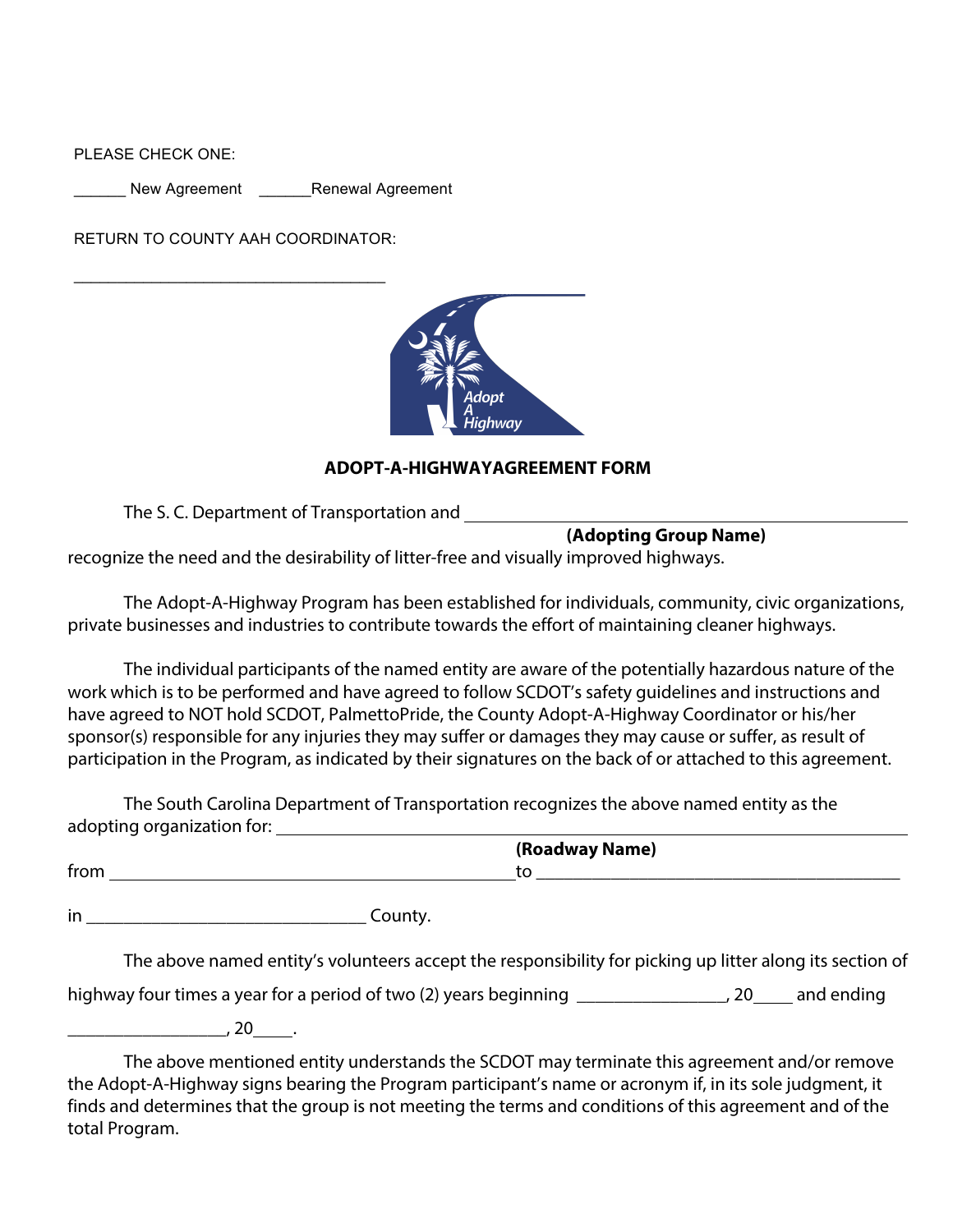The above mentioned entity understands because of limited spacing on the Adopt-A-Highway signs, group names may have to be abbreviated and has written its name in the boxes below as it is to appear on the signs:

(Please allow one space after each name. Commas, colons, hyphens, etc. are counted as letters.)

|  | OFFICIAL SIGNATURES |
|--|---------------------|
|--|---------------------|

| <b>AUTHORIZED</b><br><b>ORGANIZATION REPRESENTATIVE</b> |                 |             | <b>SCDOT</b>                           |  |
|---------------------------------------------------------|-----------------|-------------|----------------------------------------|--|
| <b>Signature</b>                                        |                 |             | <b>Resident Maintenance Engineer</b>   |  |
| <b>Print Name</b>                                       |                 |             | <b>District Engineer Administrator</b> |  |
| <b>Title</b>                                            |                 |             |                                        |  |
|                                                         |                 |             |                                        |  |
| <b>Street Address</b>                                   |                 |             |                                        |  |
| <b>City</b>                                             | <b>Zip Code</b> |             |                                        |  |
| <b>OTHER GROUP CONTACTS ARE:</b>                        |                 |             |                                        |  |
| 1.                                                      |                 | <b>HOME</b> | <b>WORK</b>                            |  |

**2. HOME WORK**

By their signatures, the following persons have agreed to participate in FOUR litter pick-ups and abide by the Department's guidelines and to NOT hold the Department, PalmettoPride, the County Coordinator or his/her sponsor(s) responsible for any injuries they may suffer or damages they may cause as a result of participation in the Adopt-A-Highway Program.

| <b>NAME</b> | <b>DATE</b> | <b>NAME</b> | <b>DATE</b> |
|-------------|-------------|-------------|-------------|
|             |             |             |             |
|             |             |             |             |
|             |             |             |             |
|             |             |             |             |
|             |             |             |             |
|             |             |             |             |